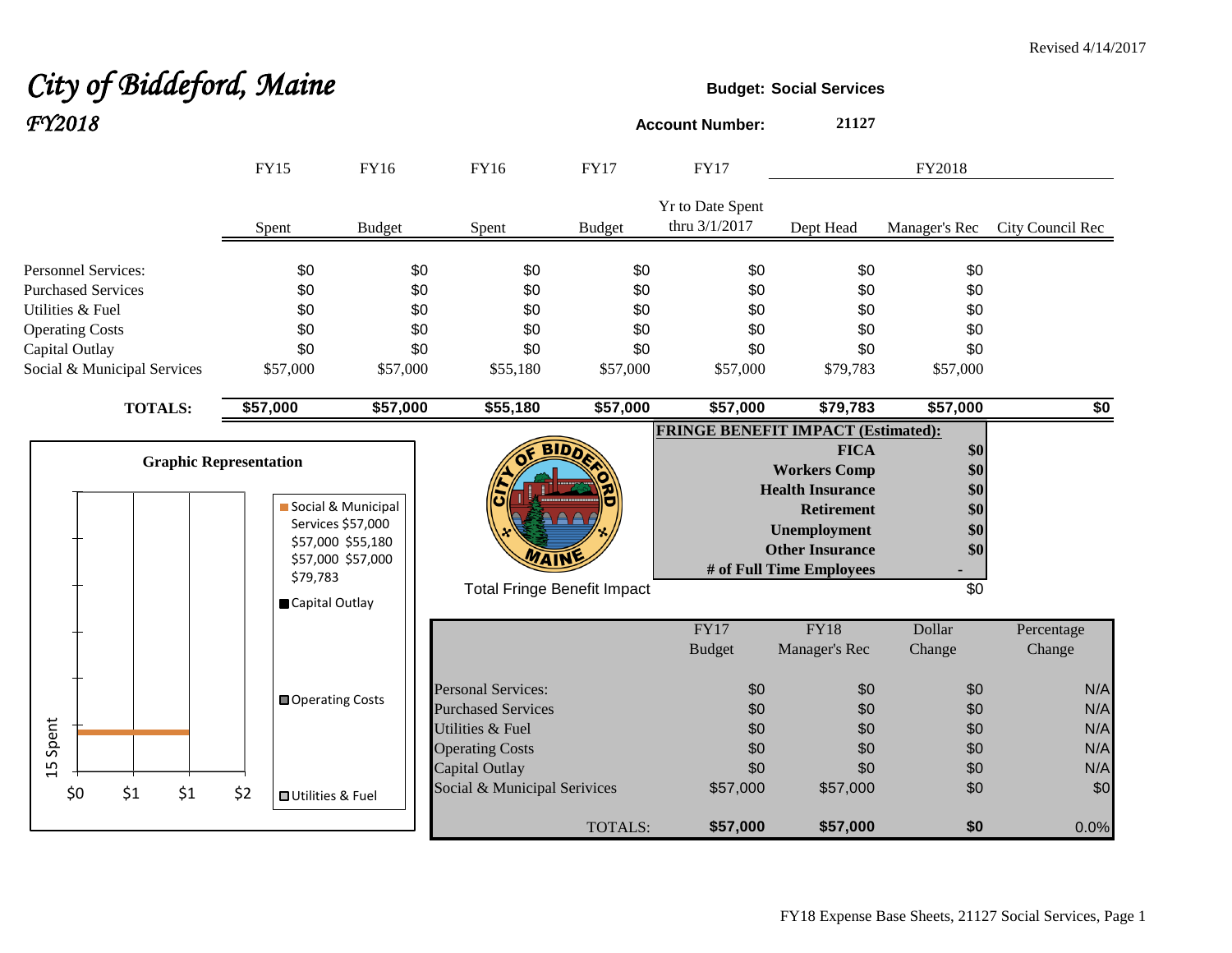# FY2018 Social & Municipal Services

| Account |                                      | FY145    | FY16          | FY16     | <b>FY17</b>   | <b>FY17</b>             | FY2018    |           |
|---------|--------------------------------------|----------|---------------|----------|---------------|-------------------------|-----------|-----------|
| Number  | Description                          | Spent    | <b>Budget</b> | Spent    | <b>Budget</b> | <b>Yr to Date Spent</b> | Dept Head | Mgr's Rec |
|         |                                      |          |               |          |               |                         |           |           |
|         | 60800 All Social Services Budget Exp | \$0      | \$0           | \$0      | \$0           | \$0                     | \$0       | \$57,000  |
|         | 60801 So ME Agency on Aging          | \$1,500  | \$1,500       | \$1,500  | \$0           | \$0                     | \$0       | \$0       |
|         | 60802 Counseling Services, Inc.      | \$0      | \$0           | \$0      | \$0           | \$0                     | \$0       | \$0       |
|         | 60803 Caring Unlimited               | \$3,500  | \$6,020       | \$6,020  | \$6,000       | \$6,000                 | \$6,383   | \$0       |
|         | 60805 Kids Free to Grow              | \$0      | \$500         | \$500    | \$0           | \$0                     | \$1,000   | \$0       |
|         | 60806 Stone Soup Food Pantry         | \$0      | \$0           | \$0      | \$5,000       | \$5,000                 | \$5,000   | \$0       |
|         | 60808 Maine Behavioral Healthcare    | \$1,500  | \$1,500       | \$1,500  | \$0           | \$0                     | \$0       | \$0       |
|         | 60811 Bon Appetit Soup Kitchen       | \$15,070 | \$17,500      | \$17,500 | \$15,000      | \$15,000                | \$20,000  | \$0       |
|         | 60815 Friends of Community Action    | \$0      | \$0           | \$0      | \$10,000      | \$10,000                | \$20,000  | \$0       |
|         | 60816 Emergency Apartment Rent       | \$0      | \$5,780       | \$3,960  | \$0           | \$0                     | \$0       | \$0       |
|         | 60817 Home Health Visiting Nurses    | \$5,000  | \$5,000       | \$5,000  | \$2,000       | \$2,000                 | \$2,000   | \$0       |
|         | 60819 The Maine Way, Inc.            | \$10,560 | \$0           | \$0      | \$0           | \$0                     | \$0       | \$0       |
|         | 60820 Biddeford Free Clinic          | \$2,000  | \$0           | \$0      | \$0           | \$0                     | \$0       | \$0       |
|         | 60821 Community Partners, Inc.       | \$0      | \$0           | \$0      | \$0           | \$0                     | \$0       | \$0       |
|         | 60823 In A Pinch Program             | \$4,000  | \$5,000       | \$5,000  | \$8,000       | \$8,000                 | \$8,000   | \$0       |
|         | 60824 Day One                        | \$1,000  | \$1,200       | \$1,200  | \$1,200       | \$1,200                 | \$1,400   | \$0       |
|         | 60826 Coummunity Bicycle Center      | \$4,000  | \$4,000       | \$4,000  | \$2,000       | \$2,000                 | \$4,000   | \$0       |
|         | 60827 Seeds of Hope Neighborhood C   | \$8,870  | \$9,000       | \$9,000  | \$7,800       | \$7,800                 | \$12,000  | \$0       |
|         | 60866<br>$\sharp N/A$                |          |               |          |               |                         |           |           |
| Totals  |                                      | \$57,000 | \$57,000      | \$55,180 | \$57,000      | \$57,000                | \$79,783  | \$57,000  |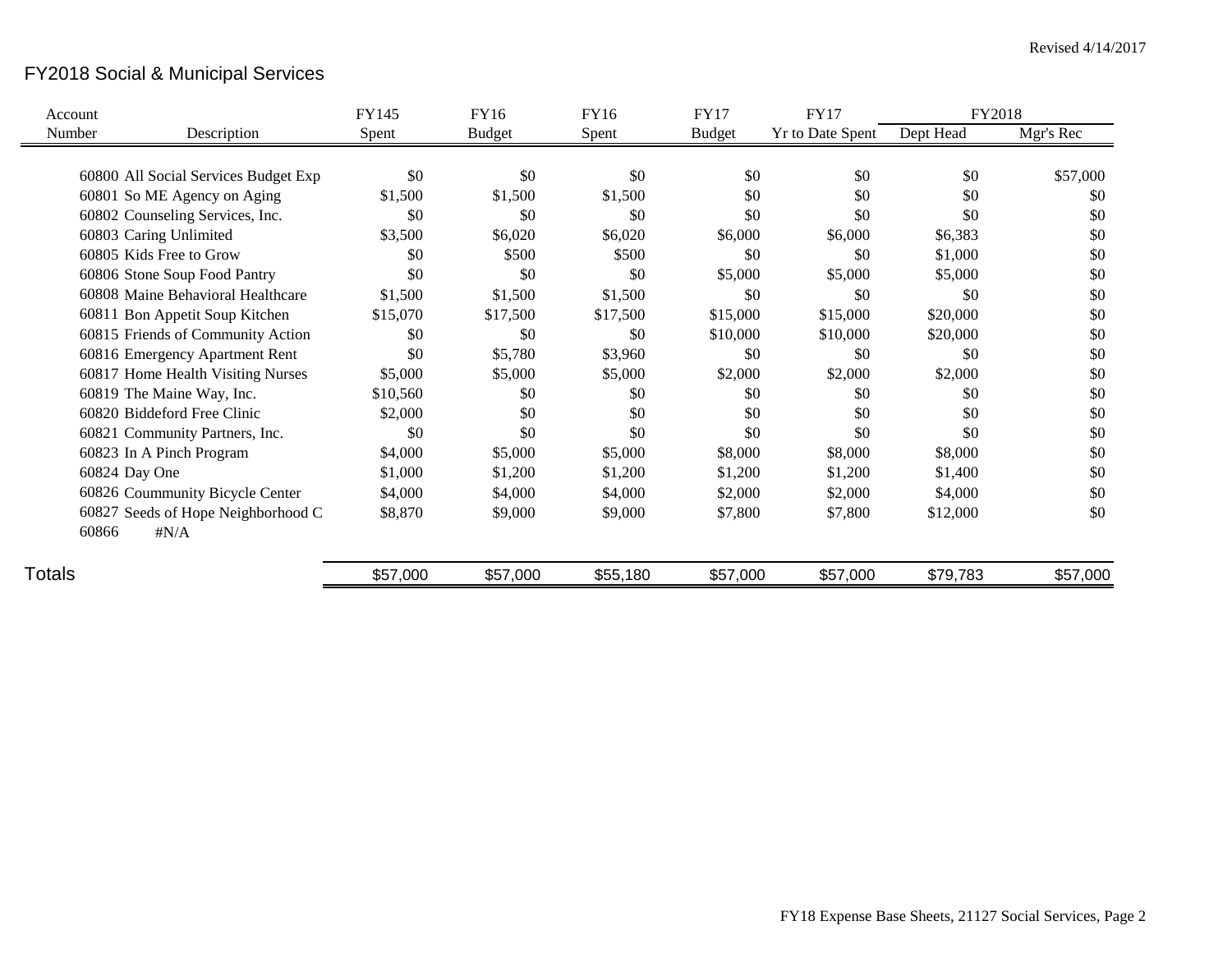

April 14, 2017 **Department:** Social Services

Account Title: All Social Services Budget Exp

Department Number: 21127 Account Number: 60800

| FY2015 | FY 2016       | FY 2016 | FY 2017       | FY 2017       |
|--------|---------------|---------|---------------|---------------|
| Actual | <b>Budget</b> | Actual  | <b>Budget</b> | Est. Expended |
|        |               |         |               |               |
| \$0.00 | \$0.00        | \$0.00  | \$0.00        |               |

| FY-2018       | Department | City Mgr       | Council | Increase    |
|---------------|------------|----------------|---------|-------------|
|               | Reguest    | Recommendation | Action  | (Decrease)  |
| <b>Budget</b> |            | \$57,000.00    |         | \$57,000.00 |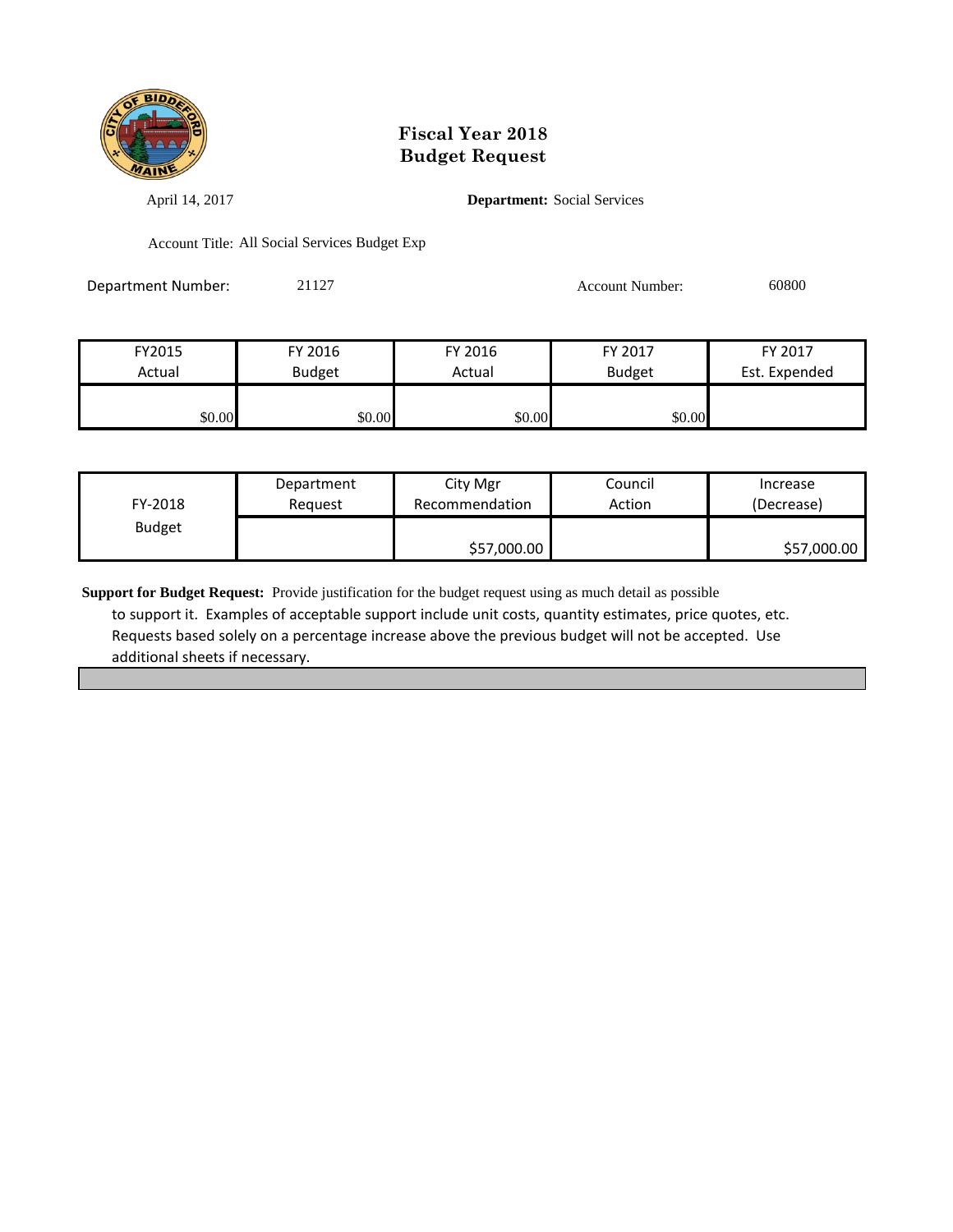

April 14, 2017 **Department:** Social Services

Account Title: So ME Agency on Aging

Department Number: 21127 2009 2012 2012 2012 2012 2020 20301

| FY2015     | FY 2016       | FY 2016    | FY 2017       | FY 2017       |
|------------|---------------|------------|---------------|---------------|
| Actual     | <b>Budget</b> | Actual     | <b>Budget</b> | Est. Expended |
|            |               |            |               |               |
| \$1,500.00 | \$1,500.00    | \$1,500.00 | \$0.00        | 50.00 l       |

| FY-2018       | Department | City Mgr       | Council | Increase   |
|---------------|------------|----------------|---------|------------|
|               | Request    | Recommendation | Action  | (Decrease) |
| <b>Budget</b> | \$0.00     |                |         | \$0.00     |

**Support for Budget Request:** Provide justification for the budget request using as much detail as possible to support it. Examples of acceptable support include unit costs, quantity estimates, price quotes, etc. Requests based solely on a percentage increase above the previous budget will not be accepted. Use additional sheets if necessary.

Southern Maine Agency on Aging receives CDBG Funds from the City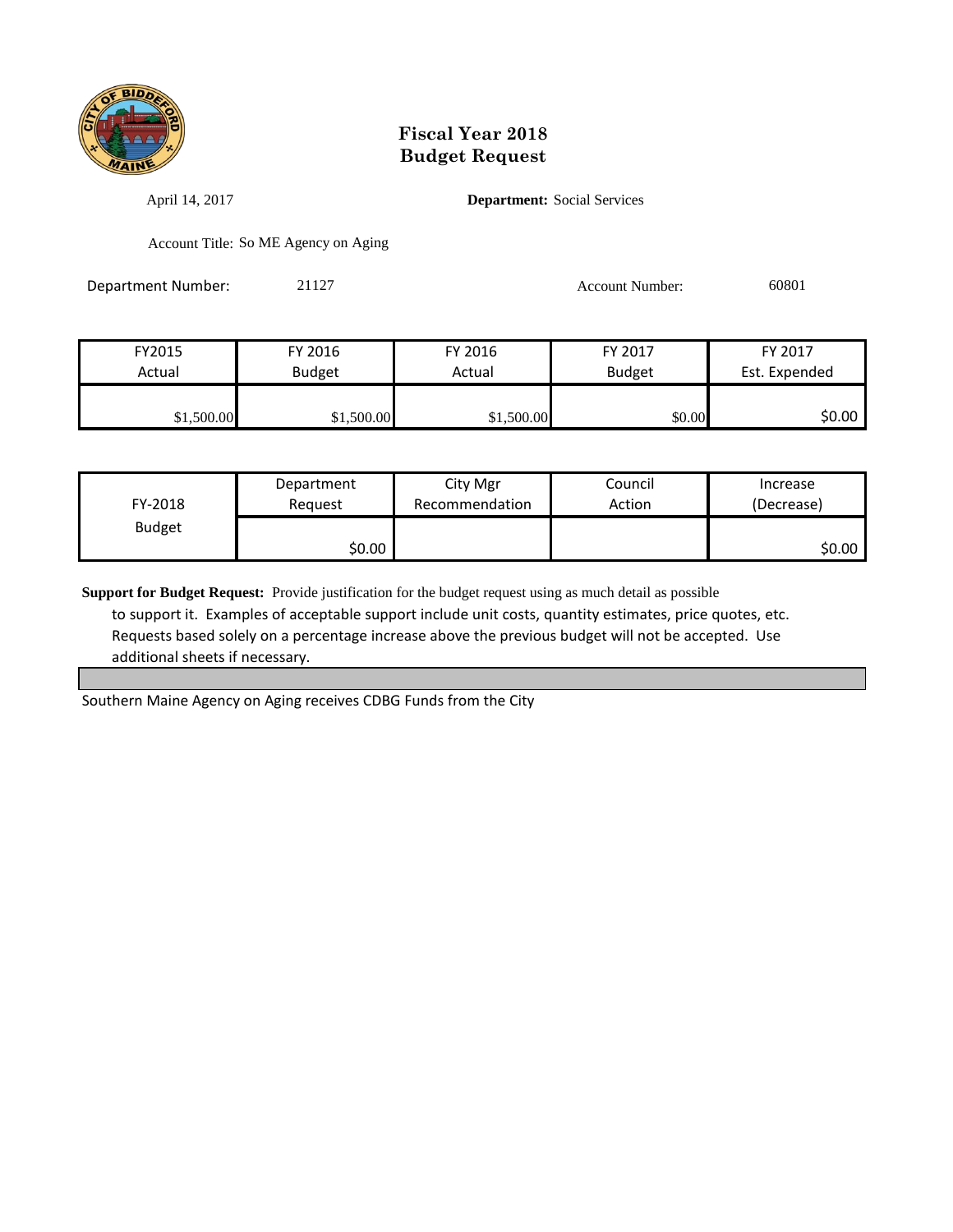

April 14, 2017 **Department:** Social Services

Account Title: Counseling Services, Inc.

Department Number: 21127 21127 Account Number: 60802

FY2015 FY 2016 FY 2016 FY 2017 FY 2017 Actual Budget Actual Budget Est. Expended \$0.00 \$0.00 \$0.00 \$0.00 \$0.00 \$0.00 \$0.00 \$0.00

| FY-2018       | Department | City Mgr       | Council | Increase   |
|---------------|------------|----------------|---------|------------|
|               | Reguest    | Recommendation | Action  | (Decrease) |
| <b>Budget</b> | \$0.00     |                |         | \$0.00     |

**Support for Budget Request:** Provide justification for the budget request using as much detail as possible to support it. Examples of acceptable support include unit costs, quantity estimates, price quotes, etc. Requests based solely on a percentage increase above the previous budget will not be accepted. Use additional sheets if necessary.

Nothing requested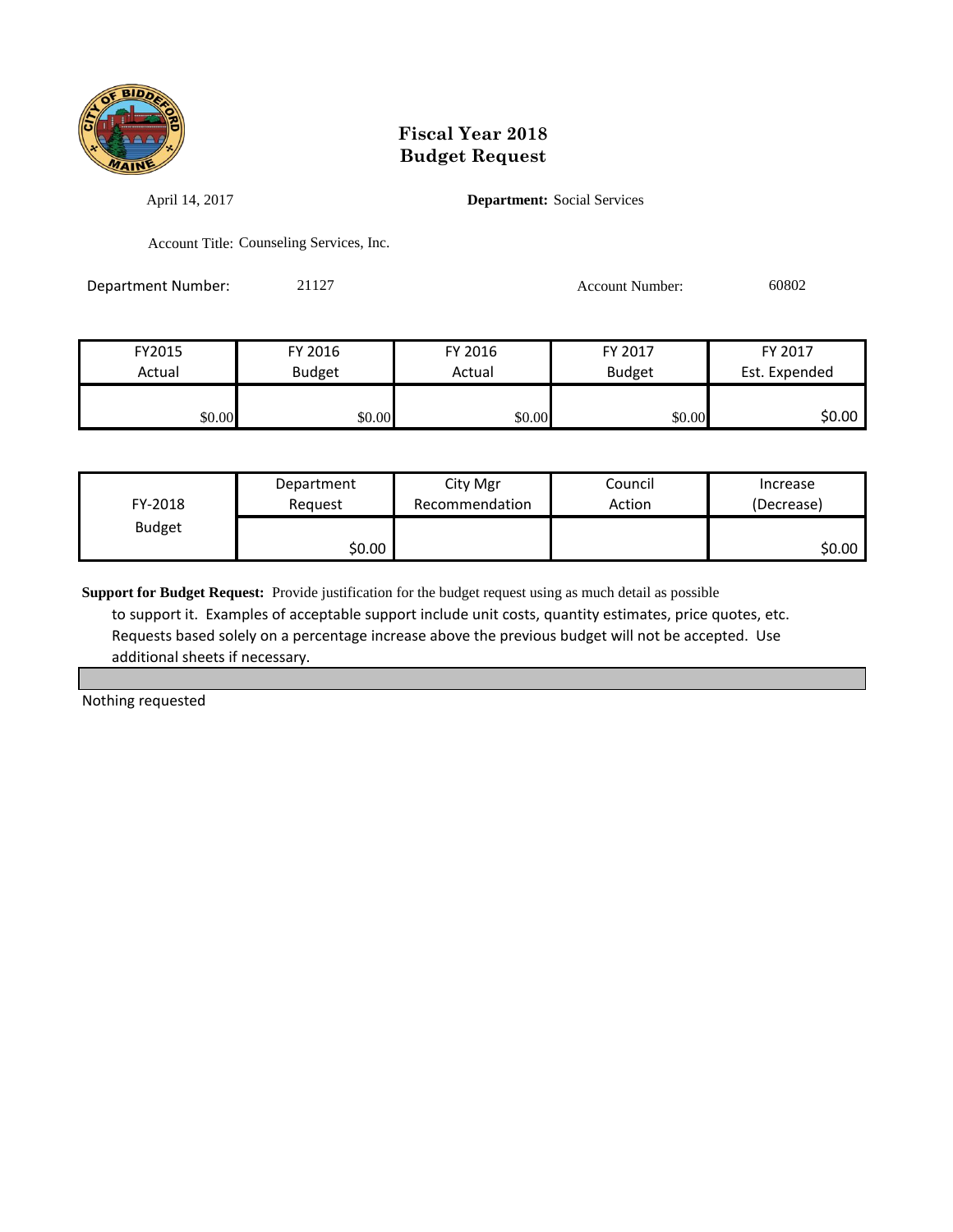

April 14, 2017 **Department:** Social Services

Account Title: Caring Unlimited

.

Department Number: 21127 2009 2012 2012 2012 2012 2020 2030 2040 2050 2060 2070 2080 2080 2080 2080 2080 2080 20

| FY2015     | FY 2016    | FY 2016    | FY 2017       | FY 2017       |
|------------|------------|------------|---------------|---------------|
| Actual     | Budget     | Actual     | <b>Budget</b> | Est. Expended |
|            |            |            |               |               |
| \$3,500.00 | \$6,020.00 | \$6,020.00 | \$6,000.00    | \$0.00 l      |

| FY-2018       | Department | City Mgr       | Council | Increase   |
|---------------|------------|----------------|---------|------------|
|               | Reauest    | Recommendation | Action  | (Decrease) |
| <b>Budget</b> | \$6,383.00 |                |         | \$383.00   |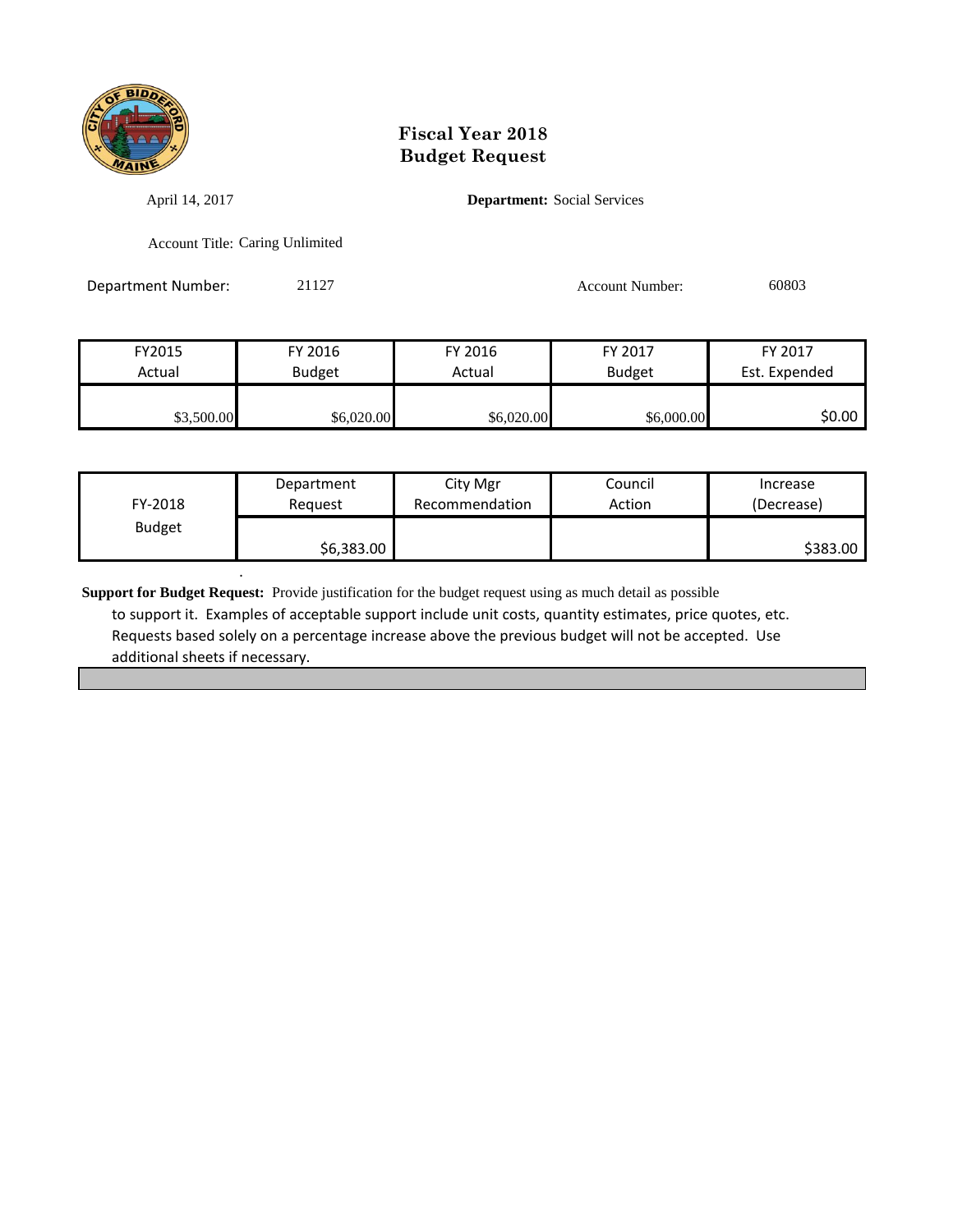

April 14, 2017 **Department:** Social Services

Account Title: Kids Free to Grow

Department Number: 21127 200805 2009 20127

| FY2015 | FY 2016       | FY 2016  | FY 2017       | FY 2017       |
|--------|---------------|----------|---------------|---------------|
| Actual | <b>Budget</b> | Actual   | <b>Budget</b> | Est. Expended |
|        |               |          |               |               |
| \$0.00 | \$500.00      | \$500.00 | \$0.00        | \$0.00        |

| FY-2018       | Department | City Mgr       | Council | Increase   |
|---------------|------------|----------------|---------|------------|
|               | Reguest    | Recommendation | Action  | (Decrease) |
| <b>Budget</b> | \$1,000.00 |                |         | \$1,000.00 |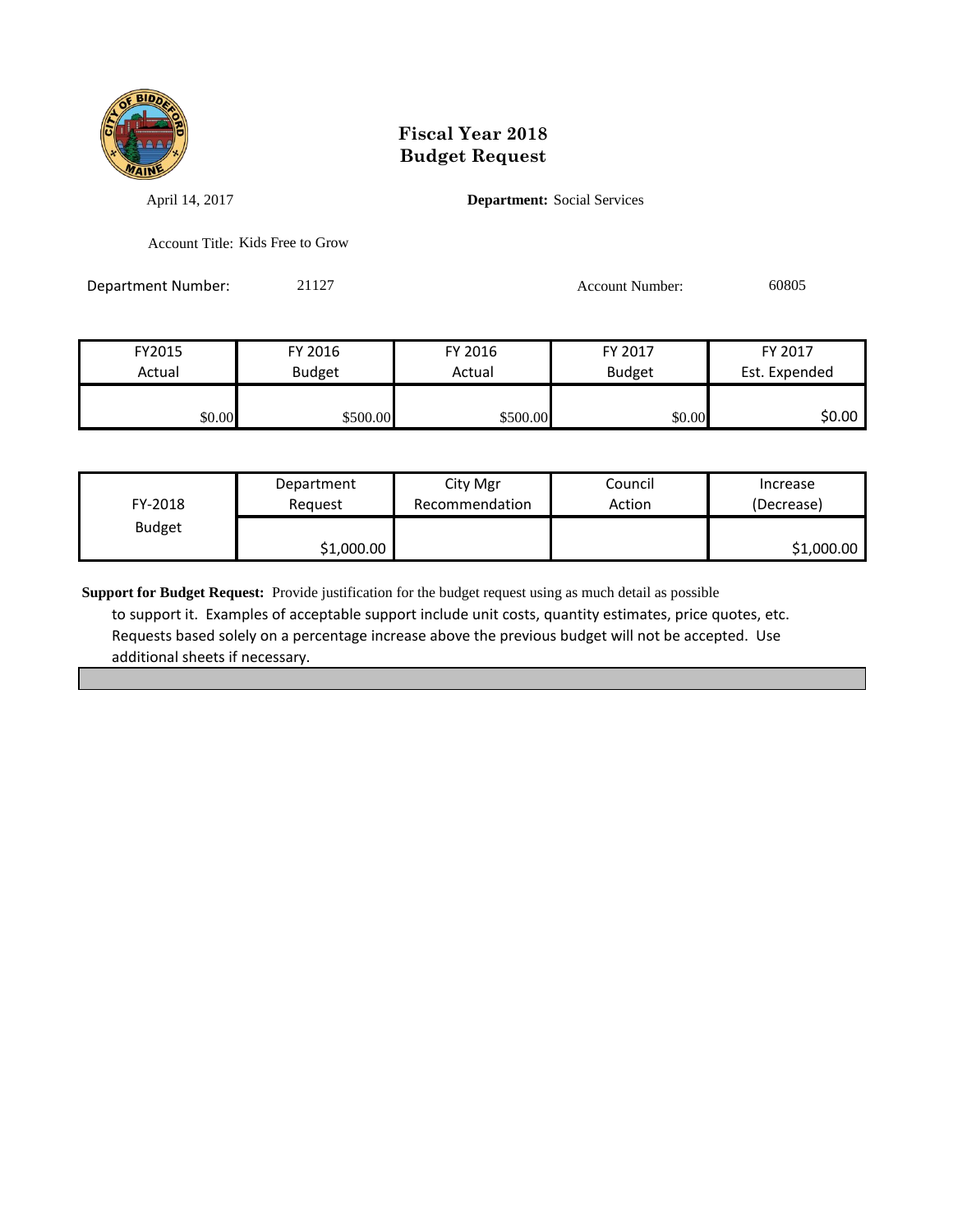

April 14, 2017 **Department:** Social Services

Account Title: Stone Soup Food Pantry

Department Number: 21127 200806 2009 20127

| FY2015 | FY 2016       | FY 2016 | FY 2017       | FY 2017       |
|--------|---------------|---------|---------------|---------------|
| Actual | <b>Budget</b> | Actual  | <b>Budget</b> | Est. Expended |
|        |               |         |               |               |
| \$0.00 | \$0.00        | \$0.00  | \$5,000.00    | 50.00 l       |

| FY-2018       | Department | City Mgr       | Council | Increase   |
|---------------|------------|----------------|---------|------------|
|               | Reauest    | Recommendation | Action  | (Decrease) |
| <b>Budget</b> | \$5,000.00 |                |         | \$0.00     |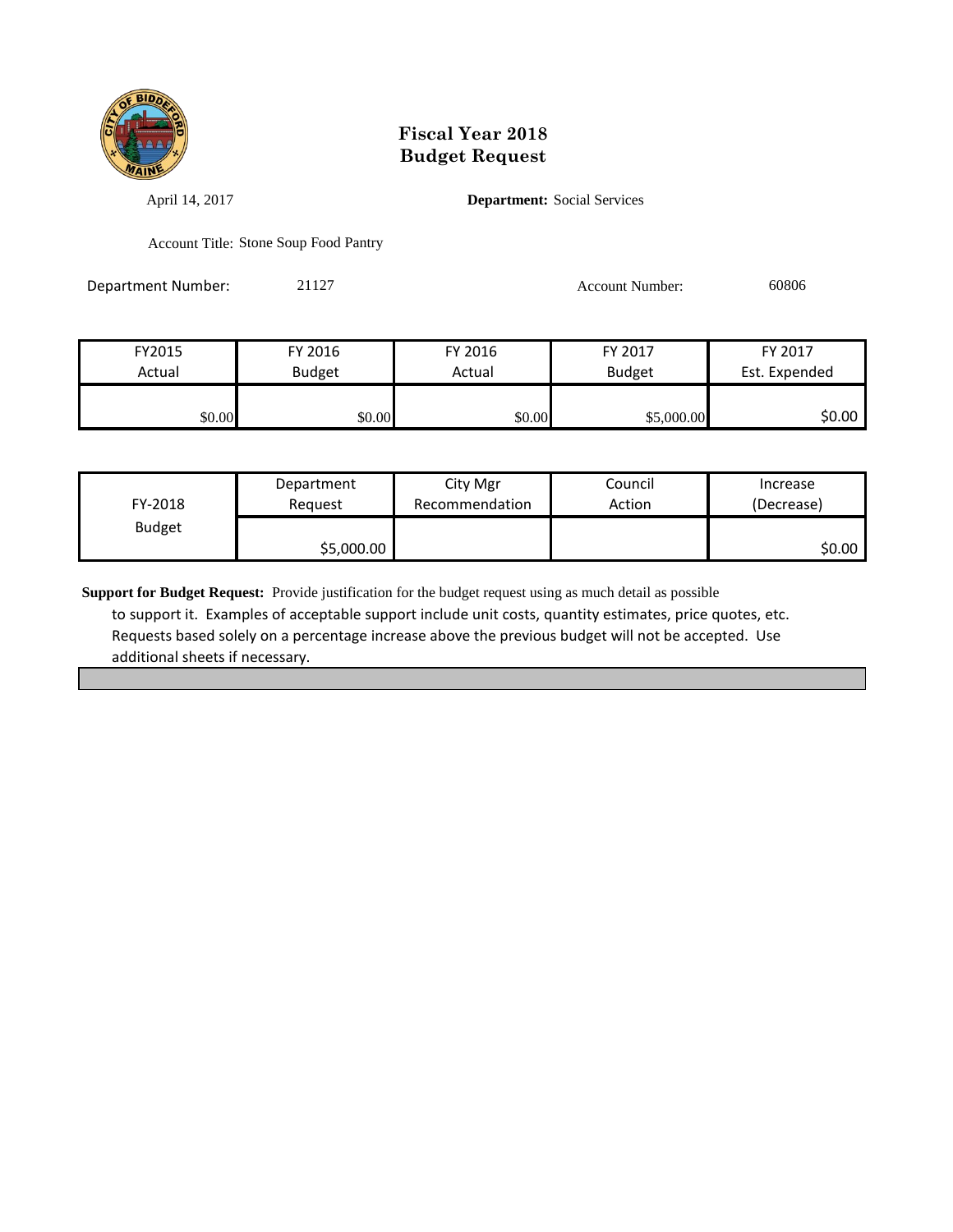

April 14, 2017 **Department:** Social Services

Account Title: Bon Appetit Soup Kitchen

Department Number: 21127 21127 Account Number: 60811

| FY2015      | FY 2016       | FY 2016     | FY 2017       | FY 2017       |
|-------------|---------------|-------------|---------------|---------------|
| Actual      | <b>Budget</b> | Actual      | <b>Budget</b> | Est. Expended |
|             |               |             |               |               |
| \$15,070.00 | \$17,500.00   | \$17,500.00 | \$15,000.00   | \$0.00        |

| FY-2018       | Department  | City Mgr       | Council | Increase   |
|---------------|-------------|----------------|---------|------------|
|               | Reauest     | Recommendation | Action  | (Decrease) |
| <b>Budget</b> | \$20,000.00 |                |         | \$5,000.00 |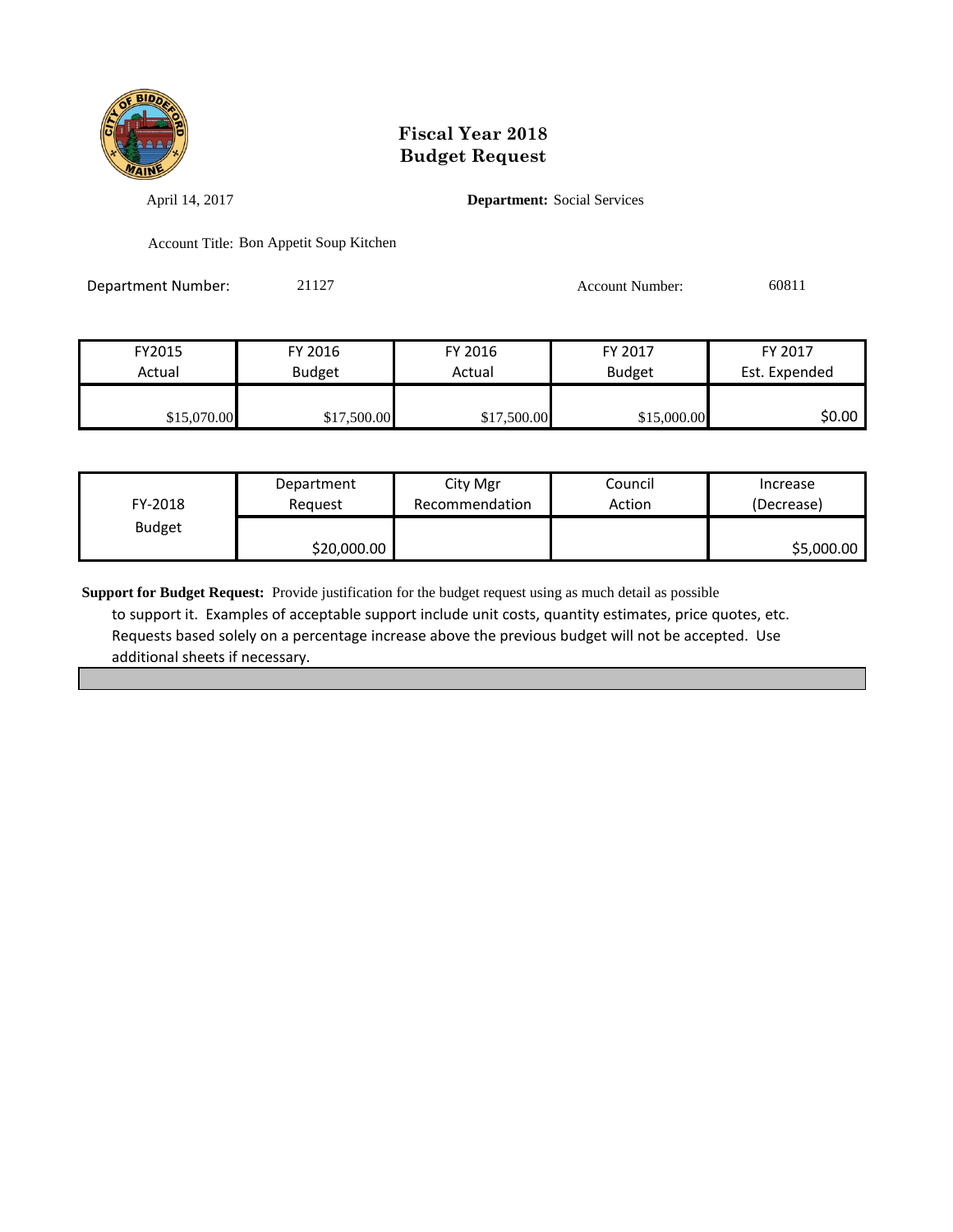

April 14, 2017 **Department:** Social Services

Account Title: Friends of Community Action

Department Number: 21127 Account Number: 60815

FY2015 FY 2016 FY 2016 FY 2017 FY 2017 Actual Budget Actual Budget Est. Expended \$0.00 \$0.00 \$0.00 \$0.00 \$0.00 \$10,000.00 \$0.00

| FY-2018       | Department  | City Mgr       | Council | Increase    |
|---------------|-------------|----------------|---------|-------------|
|               | Reauest     | Recommendation | Action  | (Decrease)  |
| <b>Budget</b> | \$20,000.00 |                |         | \$10,000.00 |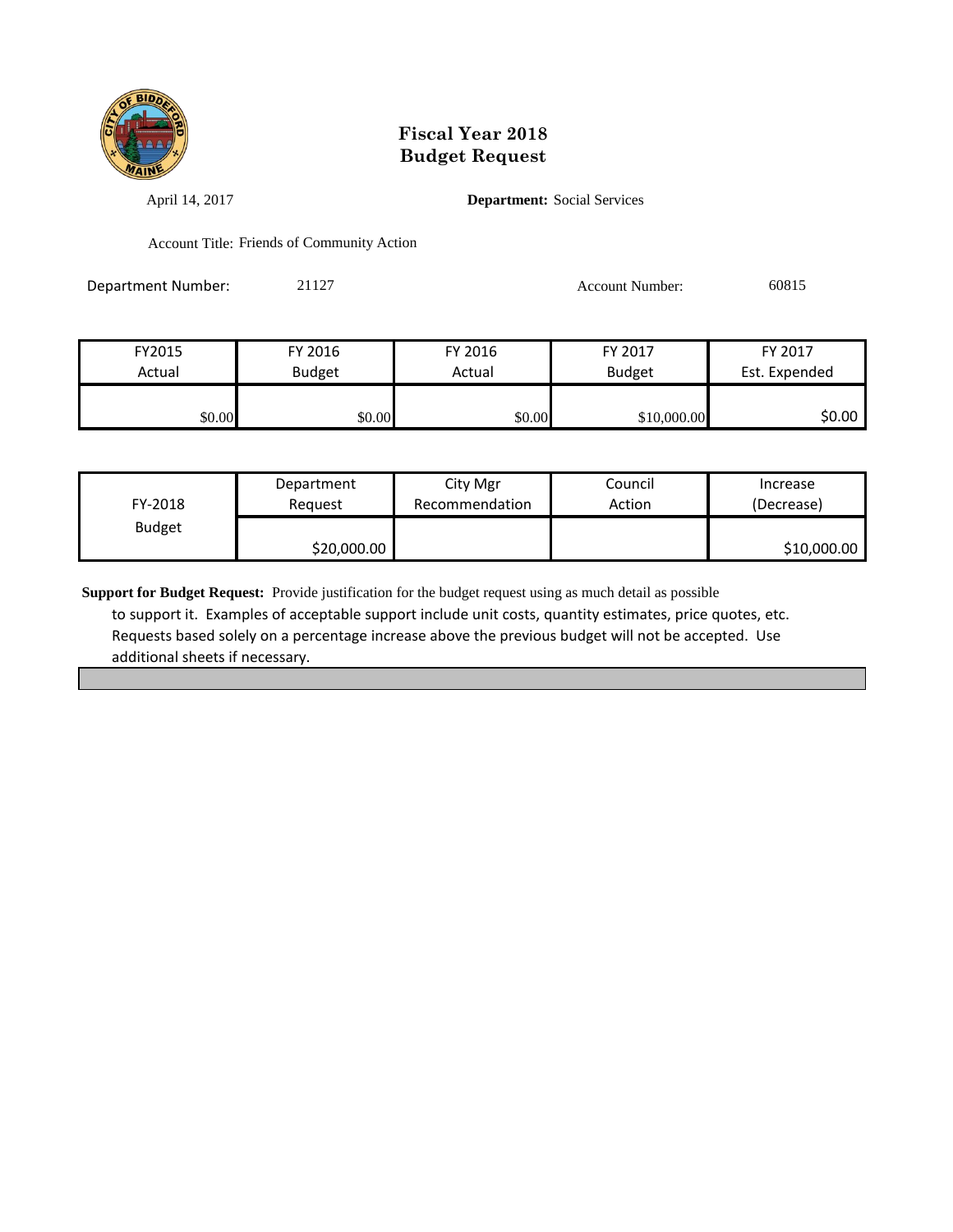

April 14, 2017 **Department:** Social Services

Account Title: Emergency Apartment Rent

Department Number: 21127 Account Number: 60816

| FY2015 | FY 2016       | FY 2016    | FY 2017       | FY 2017       |
|--------|---------------|------------|---------------|---------------|
| Actual | <b>Budget</b> | Actual     | <b>Budget</b> | Est. Expended |
|        |               |            |               |               |
| \$0.00 | \$5,780.00    | \$3,960.00 | \$0.00        | \$0.00        |

| FY-2018       | Department | City Mgr       | Council | Increase   |
|---------------|------------|----------------|---------|------------|
|               | Reauest    | Recommendation | Action  | (Decrease) |
| <b>Budget</b> | \$0.00     |                |         | \$0.00     |

**Support for Budget Request:** Provide justification for the budget request using as much detail as possible to support it. Examples of acceptable support include unit costs, quantity estimates, price quotes, etc. Requests based solely on a percentage increase above the previous budget will not be accepted. Use additional sheets if necessary.

City no longer maintains an emergency apartment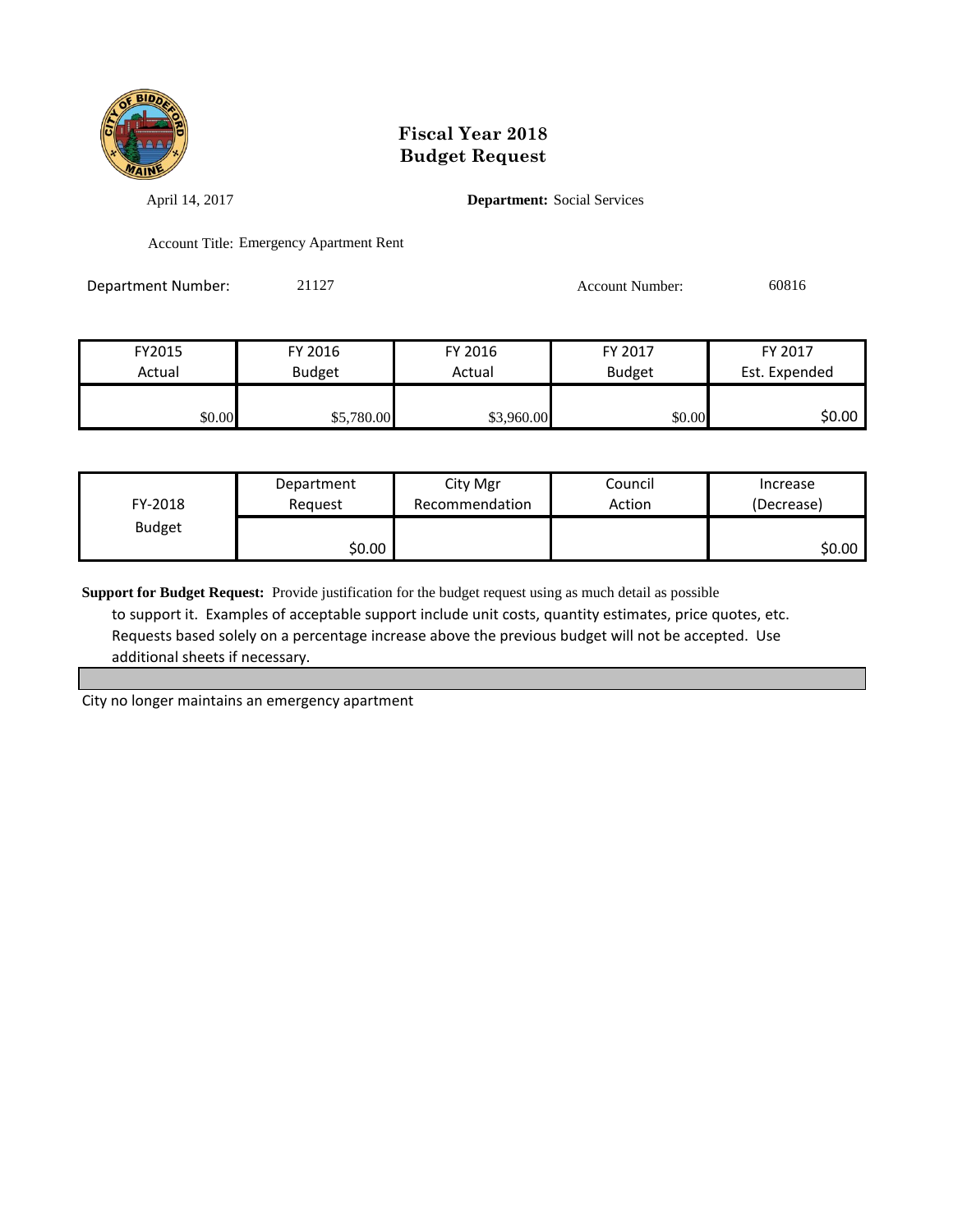

April 14, 2017 **Department:** Social Services

Account Title: Home Health Visiting Nurses

Department Number: 21127 200817

| FY2015     | FY 2016       | FY 2016    | FY 2017       | FY 2017       |
|------------|---------------|------------|---------------|---------------|
| Actual     | <b>Budget</b> | Actual     | <b>Budget</b> | Est. Expended |
|            |               |            |               |               |
| \$5,000.00 | \$5,000.00    | \$5,000.00 | \$2,000.00    | \$0.00        |

| FY-2018       | Department | City Mgr       | Council | Increase   |
|---------------|------------|----------------|---------|------------|
|               | Reauest    | Recommendation | Action  | (Decrease) |
| <b>Budget</b> | \$2,000.00 |                |         | \$0.00     |

**Support for Budget Request:** Provide justification for the budget request using as much detail as possible to support it. Examples of acceptable support include unit costs, quantity estimates, price quotes, etc. Requests based solely on a percentage increase above the previous budget will not be accepted. Use additional sheets if necessary.

Formerly known as Home Health Visiting Nurses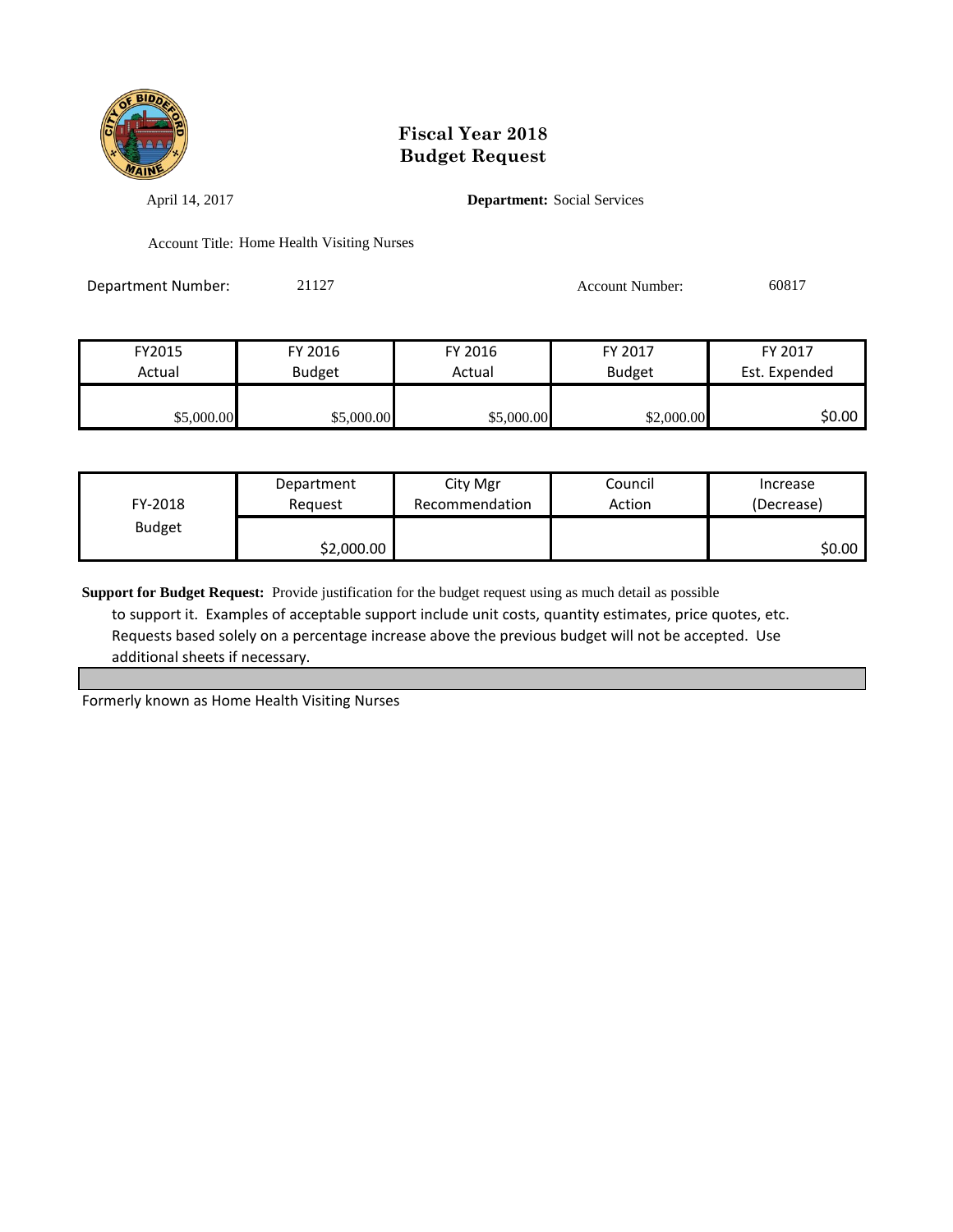

April 14, 2017 **Department:** Social Services

Account Title: The Maine Way, Inc.

Department Number: 21127 Account Number: 60819

| FY2015      | FY 2016       | FY 2016 | FY 2017       | FY 2017       |
|-------------|---------------|---------|---------------|---------------|
| Actual      | <b>Budget</b> | Actual  | <b>Budget</b> | Est. Expended |
|             |               |         |               |               |
| \$10,560.00 | \$0.00        | \$0.00  | \$0.00        | 50.00 l       |

| FY-2018       | Department | City Mgr       | Council | Increase   |
|---------------|------------|----------------|---------|------------|
|               | Reauest    | Recommendation | Action  | (Decrease) |
| <b>Budget</b> | \$0.00     |                |         | \$0.00     |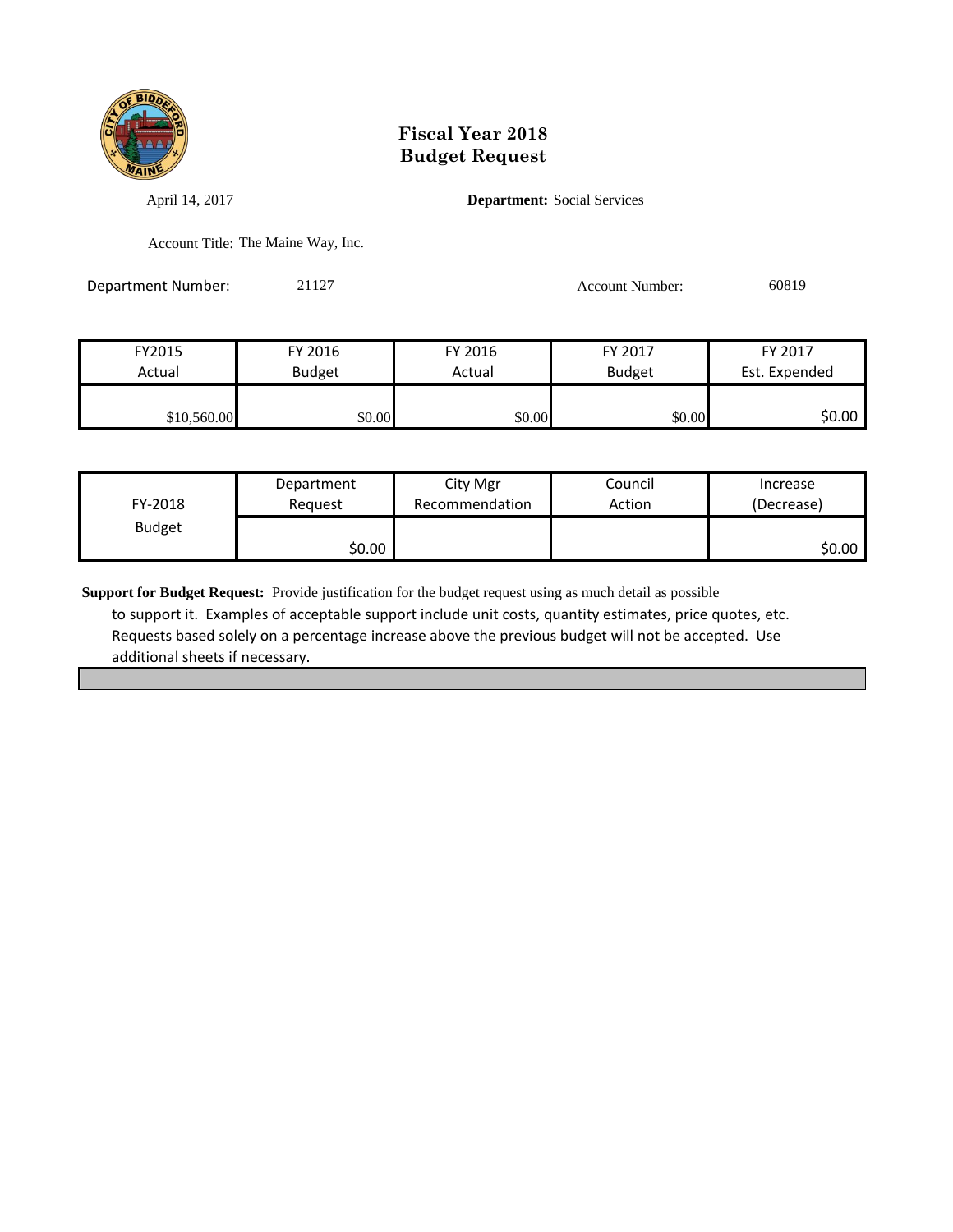

April 14, 2017 **Department:** Social Services

Account Title: Biddeford Free Clinic

Department Number: 21127 200820 Account Number: 60820

| FY2015     | FY 2016       | FY 2016 | FY 2017       | FY 2017       |
|------------|---------------|---------|---------------|---------------|
| Actual     | <b>Budget</b> | Actual  | <b>Budget</b> | Est. Expended |
|            |               |         |               |               |
| \$2,000.00 | \$0.00        | \$0.00  | \$0.00        | \$0.00        |

| FY-2018       | Department | City Mgr       | Council | Increase   |
|---------------|------------|----------------|---------|------------|
|               | Reauest    | Recommendation | Action  | (Decrease) |
| <b>Budget</b> | \$0.00     |                |         | \$0.00     |

**Support for Budget Request:** Provide justification for the budget request using as much detail as possible to support it. Examples of acceptable support include unit costs, quantity estimates, price quotes, etc. Requests based solely on a percentage increase above the previous budget will not be accepted. Use additional sheets if necessary.

Biddeford Free Clinic is not longer open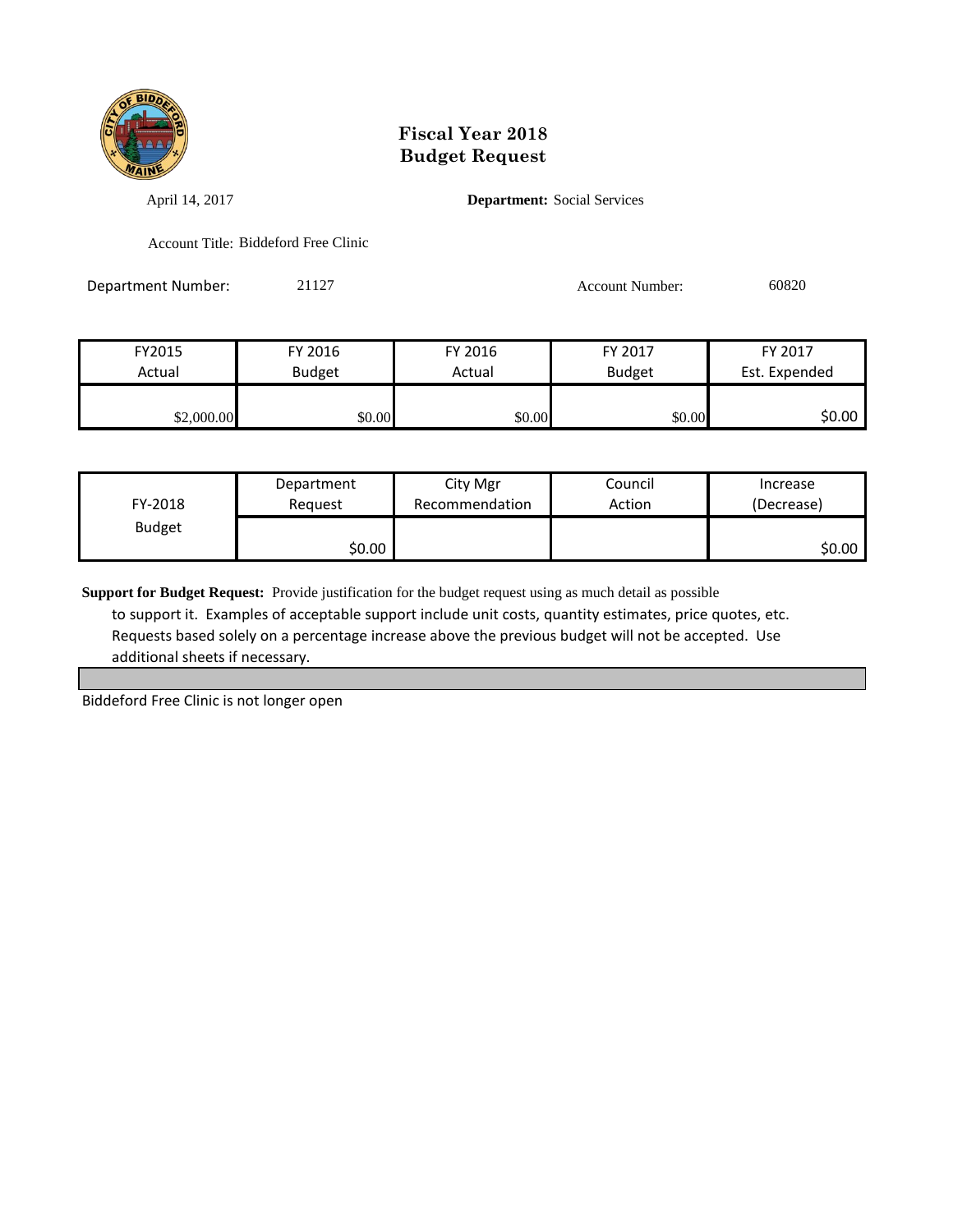

April 14, 2017 **Department:** Social Services

Account Title: Community Partners, Inc.

Department Number: 21127 21127 Account Number: 60821

| FY2015 | FY 2016       | FY 2016 | FY 2017       | FY 2017       |
|--------|---------------|---------|---------------|---------------|
| Actual | <b>Budget</b> | Actual  | <b>Budget</b> | Est. Expended |
|        |               |         |               |               |
| \$0.00 | \$0.00        | \$0.00  | \$0.00        | \$0.00        |

| FY-2018       | Department | City Mgr       | Council | Increase   |
|---------------|------------|----------------|---------|------------|
|               | Reauest    | Recommendation | Action  | (Decrease) |
| <b>Budget</b> |            |                |         | \$0.00     |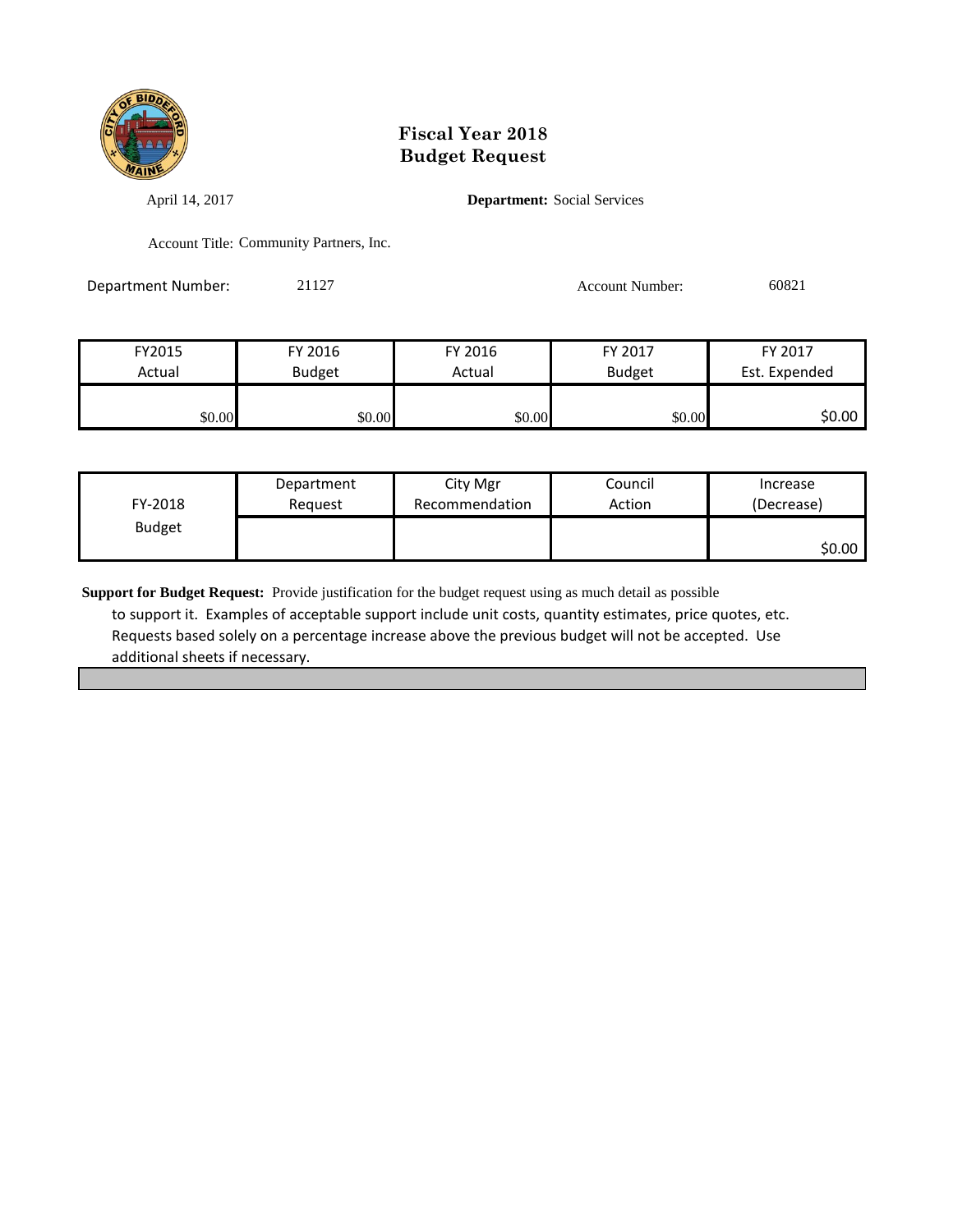

April 14, 2017 **Department:** Social Services

Account Title: In A Pinch Program

Department Number: 21127 21127 Account Number: 60823

| FY2015     | FY 2016       | FY 2016    | FY 2017       | FY 2017       |
|------------|---------------|------------|---------------|---------------|
| Actual     | <b>Budget</b> | Actual     | <b>Budget</b> | Est. Expended |
|            |               |            |               |               |
| \$4,000.00 | \$5,000.00    | \$5,000.00 | \$8,000.00    | SO.OO I       |

| FY-2018       | Department | City Mgr       | Council | Increase   |
|---------------|------------|----------------|---------|------------|
|               | Reauest    | Recommendation | Action  | (Decrease) |
| <b>Budget</b> | \$8,000.00 |                |         | \$0.00     |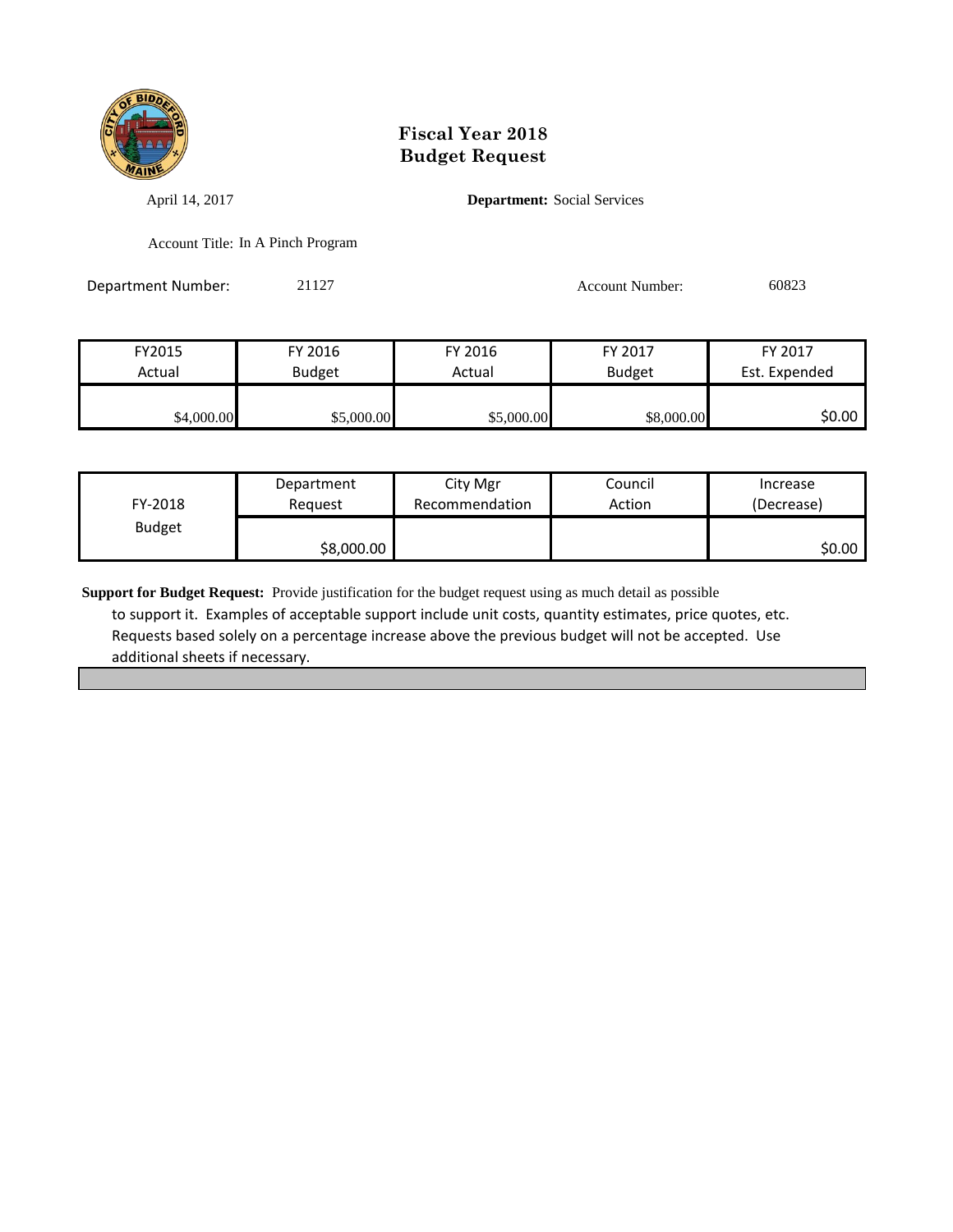

April 14, 2017 **Department:** Social Services

Account Title: Day One

Department Number: 21127 21127 Account Number: 60824

| FY2015     | FY 2016       | FY 2016    | FY 2017       | FY 2017       |
|------------|---------------|------------|---------------|---------------|
| Actual     | <b>Budget</b> | Actual     | <b>Budget</b> | Est. Expended |
|            |               |            |               |               |
| \$1,000.00 | \$1,200.00    | \$1,200.00 | \$1,200.00    | SO.OO I       |

| FY-2018       | Department | City Mgr       | Council | Increase   |
|---------------|------------|----------------|---------|------------|
|               | Reauest    | Recommendation | Action  | (Decrease) |
| <b>Budget</b> | \$1,400.00 |                |         | \$200.00   |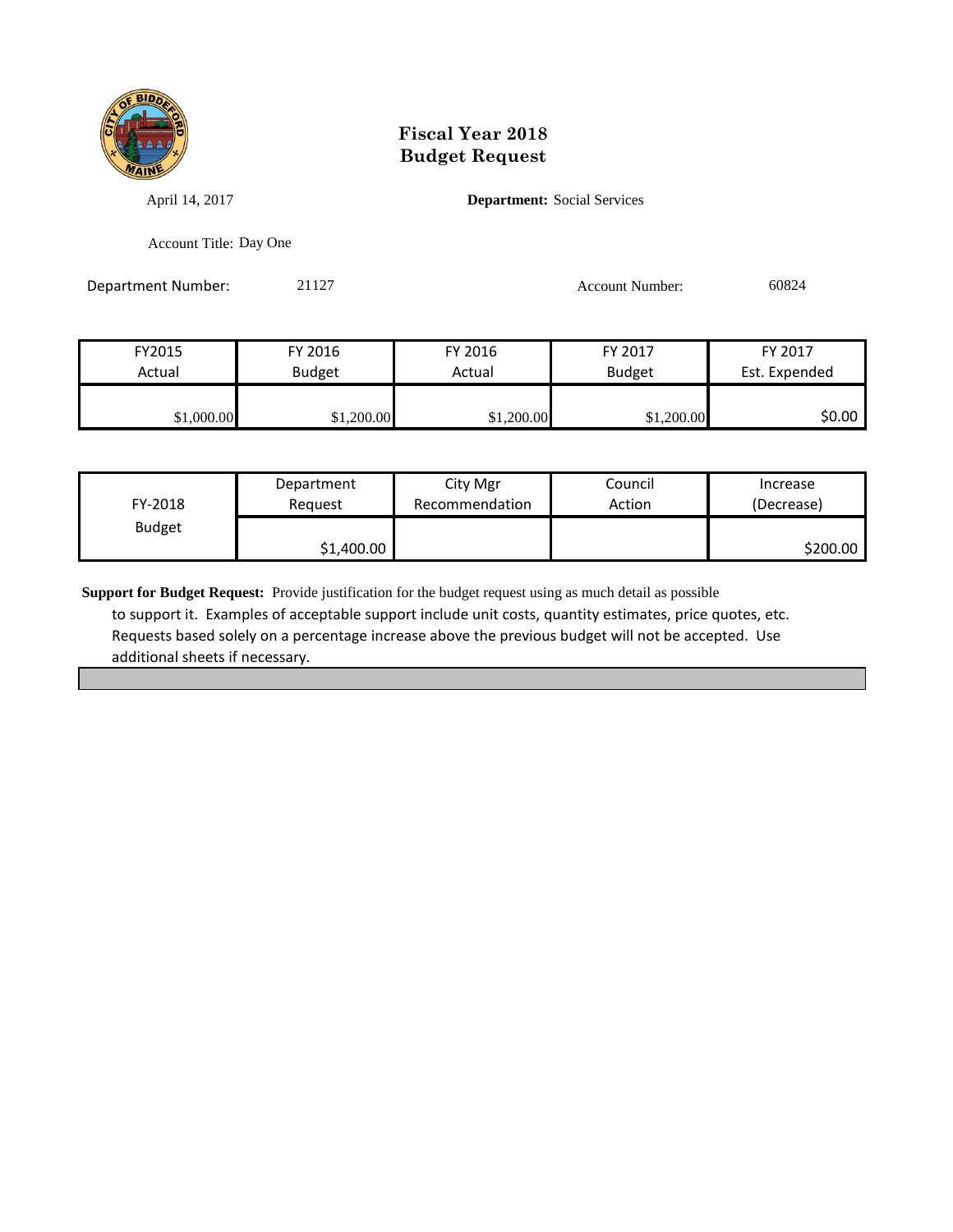

April 14, 2017 **Department:** Social Services

Account Title: Coummunity Bicycle Center

Department Number: 21127 Account Number: 60826

| FY2015     | FY 2016       | FY 2016    | FY 2017       | FY 2017       |
|------------|---------------|------------|---------------|---------------|
| Actual     | <b>Budget</b> | Actual     | <b>Budget</b> | Est. Expended |
|            |               |            |               |               |
| \$4,000.00 | \$4,000.00    | \$4,000.00 | \$2,000.00    | 50.00 l       |

| FY-2018       | Department | City Mgr       | Council | Increase   |
|---------------|------------|----------------|---------|------------|
|               | Reauest    | Recommendation | Action  | (Decrease) |
| <b>Budget</b> | \$4,000.00 |                |         | \$2,000.00 |